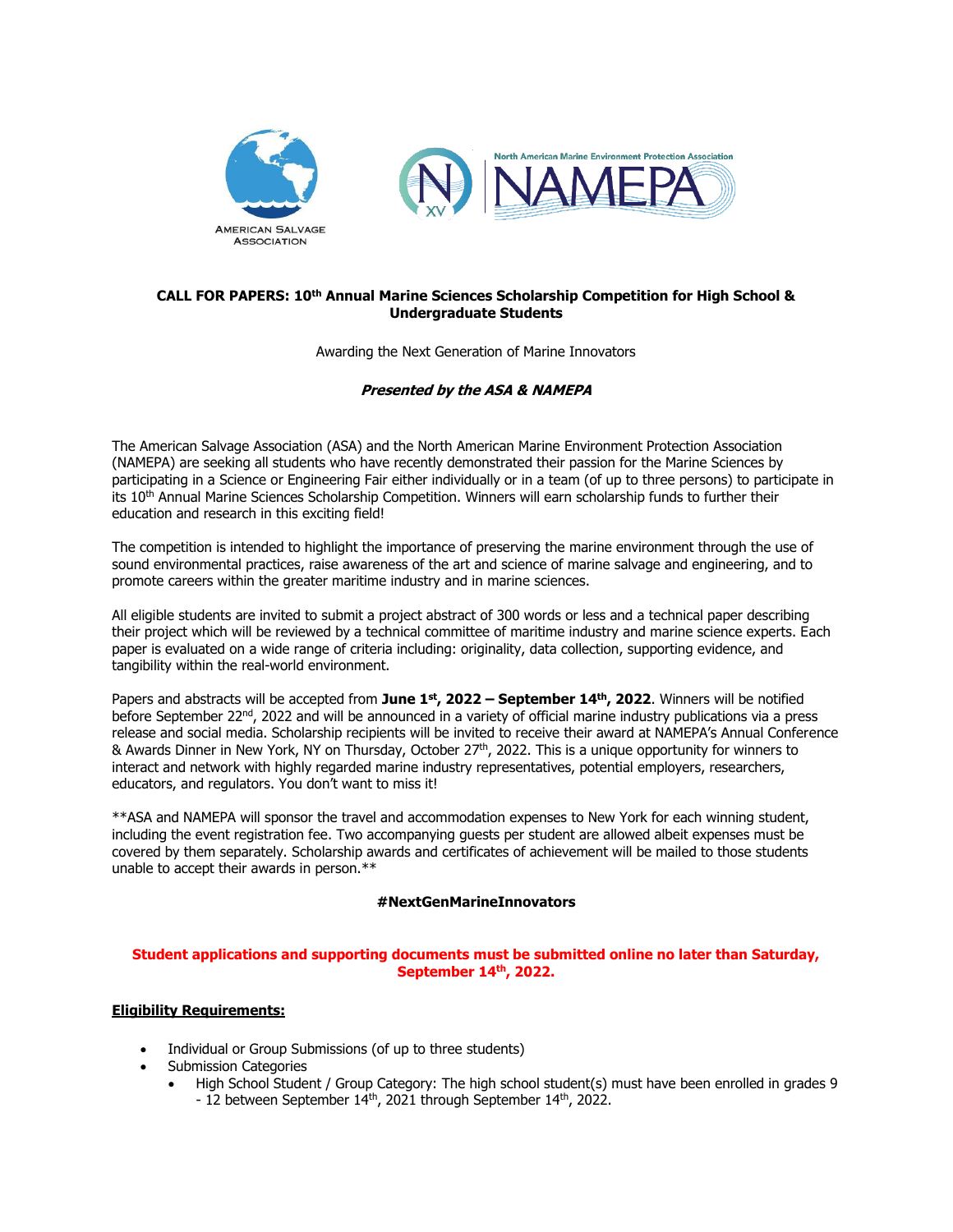- Undergraduate Student / Group Category: The undergraduate student(s) must have been enrolled full time during the Fall 2021, Winter 2022, or Fall 2022 semester (or any other intermediary semester between these periods).
- To be considered, your project should focus on one of the following subject areas:
	- Marine Environmental Care
	- Naval Architecture
	- Marine Engineering
	- Ocean Engineering
	- **Meteorology**
	- Underwater Robotics
	- Air Emissions from Ships
	- Alternative Fuel Supplies for Ships
	- Oil and Chemical Spill Remediation
	- Offshore Well Control
- Diving Systems
- Marine Biology
- Marine Ecosystems
- Marine Microorganisms
- Ship Design
- Ship Breaking
- Recovery of Sunken Ships
- Cargo, Fuel or Pollutants
- Marine Salvage

#### **Expectation Requirements:**

- Each submission should include an abstract of the paper not to exceed 300 words.
- Each submission should include a technical paper. There is no length limitation. Do not submit PowerPoint files of presentations. Judges are looking for technical papers that follow proper format and scientific methodology.
- You may submit only the following file types: doc, docx, pdf, txt.
- Refrain from submitting simple research projects. The judges want to see studies and experiments reflecting originality and tangibility in the real-world environment.
- Student must provide supporting evidence which may include but is not limited to photographs of their project, data graphs, etc.
- Acknowledgements are encouraged to provide the judging panel with context as to the student's supporting body during their research.
- Submission should be clear of grammatical errors.

# **Scholarship Awards**

- Highschool (1st Place: \$500 | 2nd Place: \$250 | 3rd Place: \$100)
- Undergraduate (1<sup>st</sup> Place: \$500 | 2<sup>nd</sup> Place: \$250 | 3<sup>rd</sup> Place: \$100)
- All prize winners will receive recognition in industry publications.
- All prize winners will receive an invitation to receive their awards at NAMEPA's Annual Conference & Awards Dinner in New York on Thursday, October 27<sup>th</sup>, 2022.
- ASA and NAMEPA will sponsor the travel and accommodation expenses to New York for each winning student, including the event registration fee. Two accompanying guests per student are allowed albeit expenses must be covered by them separately. Scholarship awards and certificates of achievement will be mailed to those students unable to accept their awards in person.
- Additional discretionary "special recognition" awards may be presented dependent upon submission and judging selection.

#### **#NextGenMarineInnovators**

# **Submit an Entry:**

Electronic submission forms can be found and submitted via the following link: <http://www.americansalvage.org/marine-science-scholarship-competition.html>